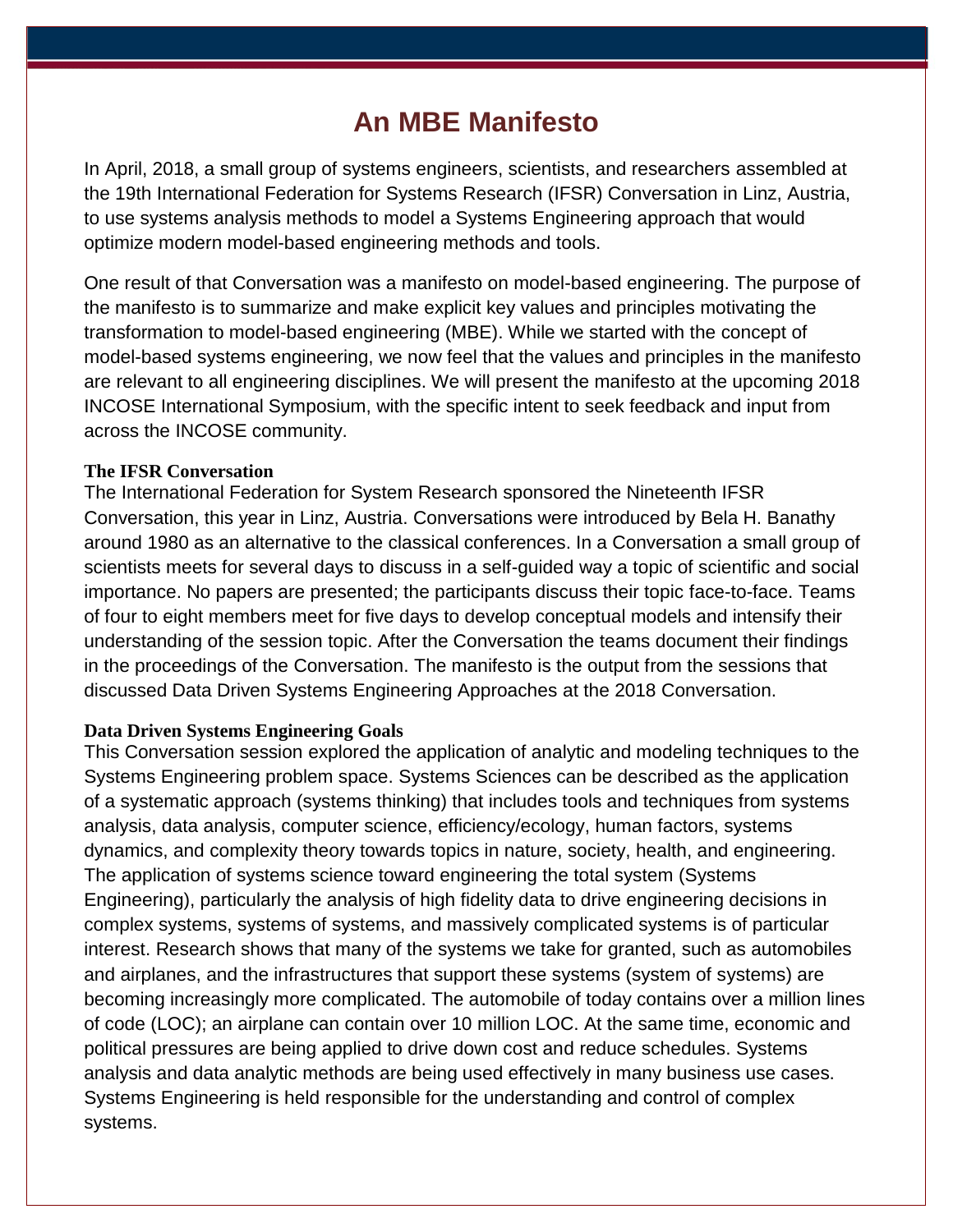Systems Engineering as an engineering discipline is based on assumptions from supporting disciplines such as systems analysis, systems science, and systems thinking. Therefore, it should be natural to think of Systems Engineering as being data driven. However, experience finds the contrary. Engineering programs (Products, technology, processes, and people organization) are often based on the processes, organization, technology and product plans of previous programs, whether (or not) those past programs were successful. And little consideration is given to whether those past program processes, tools, technology, people, or organizations are optimally suited for the new product or processes. If Systems Engineering is a true engineering discipline, then we should use our Systems Engineering methods to design our engineering programs. That is, to use systems analysis and modeling methods to systematically model and optimize the program approach.

### **Agenda:**

In the months prior to the Conversation, the team collaborated extensively on the agenda. The final agenda that emerged encouraged conversation flowing through the S\*Space paradigm, starting with the system model of the target system  $(S<sub>1</sub>)$ , working upward toward the model of life cycle domain system  $-$  the system that manages the target system model  $(S_2)$ , and then on to the model of system of innovation – the system that evolves the life cycle domain system  $(S_3)$ .

Subtopics included: Model Credibility: SE knowledge Representation (Ontology): Constraint Definition: What is the Smallest Model?: Using Data: Model Patterns, or Pattern-based Systems Engineering (PBSE): Model Integration/Continuous Integration: Configuration Management of Models: Modeling in Support of an Agile Method: Culture Change - A Model-based Manifesto:

We successfully culminated this week-long conversation with a Value Statement and Modelbased Engineering (MBE) Manifesto. below.

We sincerely hope to start a conversation, receive feedback and input to the manifesto. While we recognize that not everyone will share our views or appreciate the nuance of our wording, our hope is that the MBE manifesto will embody our full collective values and principles on where the engineering industry is moving forward into the next decades.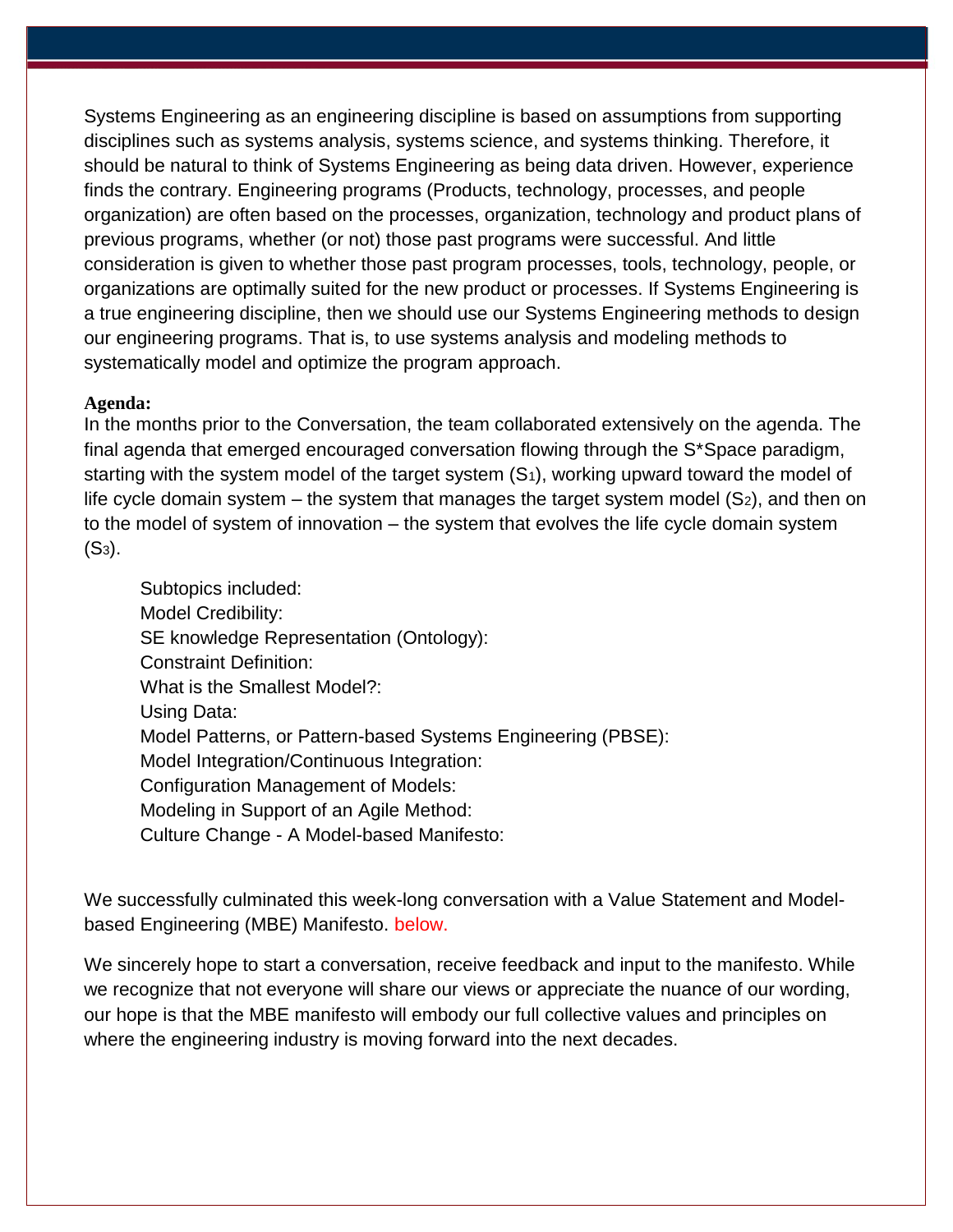

## **Contributors:**

Edward R. Carroll: Principal R&D Systems Research Analyst at Sandia National Laboratories.

Dana Grisham: Principal Solutions Architect at Sandia National Laboratories.

Nancy Hayden: PhD: Principal R&D Systems Analyst at Sandia National Laboratories.

Eliot Rich, PhD: Associate Professor of IS and Business Analytics, School of Business, University at Albany, SUNY.

Frank Salvatore: Technical Fellow at Engility Corporation.

Bill Schindel: President of ICTT System Sciences.

Chris Schreiber: Systems Engineering Senior Manager for Lockheed Martin Space Systems Company.

Sharon Trauth: Principal R&D Systems Engineer at Sandia National Laboratories.